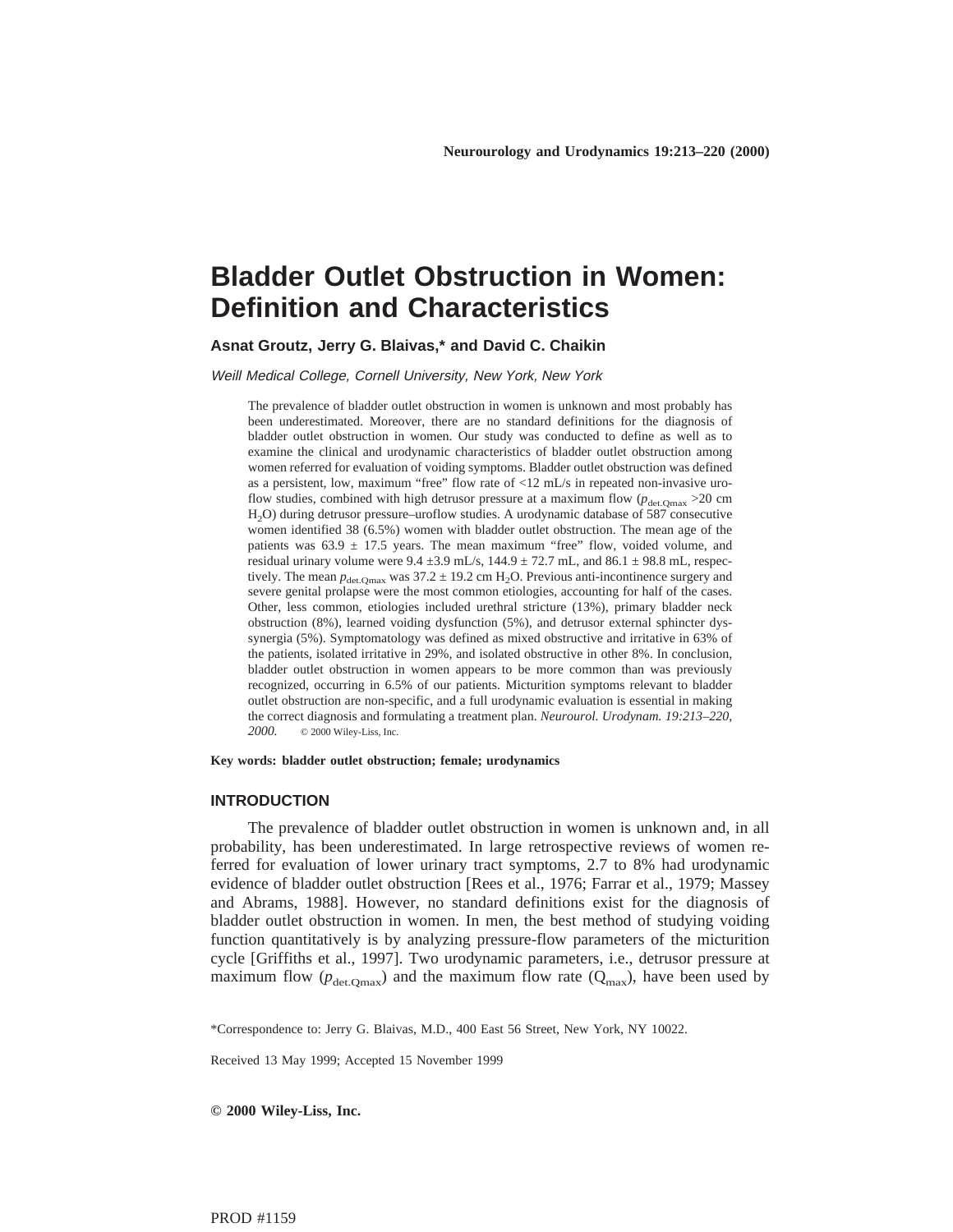several nomograms for diagnosing bladder outlet obstruction [Abrams and Griffiths, 1979; Schafer, 1985; Griffiths et al., 1989]. These nomograms are not applicable to women since normal voiding detrusor pressure is significantly lower in women than in men. Many women void by way of pelvic relaxation or abdominal straining without generating significant detrusor pressures [Nitti, 1998]. Furthermore, failure to measure detrusor pressure may be owing to efficient outlet relaxation with transmission of detrusor pressure to stream energy. Recently, Chassagne et al. [1998] analyzed pressure-flow parameters of 35 "clinically obstructed" women. Maximum flow rate of  $\leq$ 15 mL/s and  $p_{\text{det.Omax}}$  of >20 cm H<sub>2</sub>O were found to be reasonable parameters for the urodynamic definition of bladder outlet obstruction. However, uroflow values were obtained during the detrusor pressure-uroflow studies with transurethral catheter in place. This may be associated with test-induced bladder outlet obstruction owing to urethral irritation and/or relative mechanical obstruction.

Our study was conducted to define as well as to examine the clinical, endoscopic, radiographic, and urodynamic characteristics of bladder outlet obstruction among women referred for evaluation of voiding symptoms. We defined bladder outlet obstruction in women by using both non-invasive "free" uroflow measurements and detrusor pressure-uroflow studies.

### **METHODS**

A urodynamic database of 587 consecutive women referred for evaluation of voiding symptoms was reviewed. All patients underwent meticulous clinical evaluation that included a complete history and physical examination, urinary questionnaire, voiding diary, pad test, urine culture, non-invasive uroflowmetry, post-void residual urine volume, video urodynamics, and urethrocystoscopy. Voiding symptoms were classified as obstructive (i.e., hesitancy, weak or intermittent stream, incomplete emptying, straining to void) or irritative symptomatology (i.e., frequency, urgency, nocturia, and incontinence).

As no standard urodynamic definitions for bladder outlet obstruction in women have been established, we considered urodynamic evidence of obstruction as a persistent low maximum "free" flow rate of <12 mL/s in repeated non-invasive uroflow studies, combined with detrusor pressure at maximum measured flow rate  $(p_{\text{det.Omax}})$ of  $>20$  cm  $H<sub>2</sub>O$  in the detrusor pressure-uroflow study.

Before examination, all patients voided in private using a standard toilet. Residual urine volume was measured by ultrasound examination immediately after bladder emptying. Non-invasive uroflow measurements were repeated at least twice to ensure consistency. Multi-channel video urodynamics were performed according to the recommendations of the International Continence Society [Abrams et al., 1990] except for cystometry. Contrary to these recommendations, the patient was not instructed to try to inhibit micturition during the filling phase, but rather to report sensations to the examiner. Cystometrography was performed using radiographic contrast and a 7-F double-lumen catheter via constant infusion at a medium filling rate, with rectal pressure monitoring. Perineal surface electrodes were used for electromyography (EMG). At capacity, patients were asked to void, and pressure flow studies with simultaneous video fluoroscopy of the bladder outlet and EMG activity were performed. The site of the obstruction was defined as the narrowest point in the urethra during voiding cystourethrography.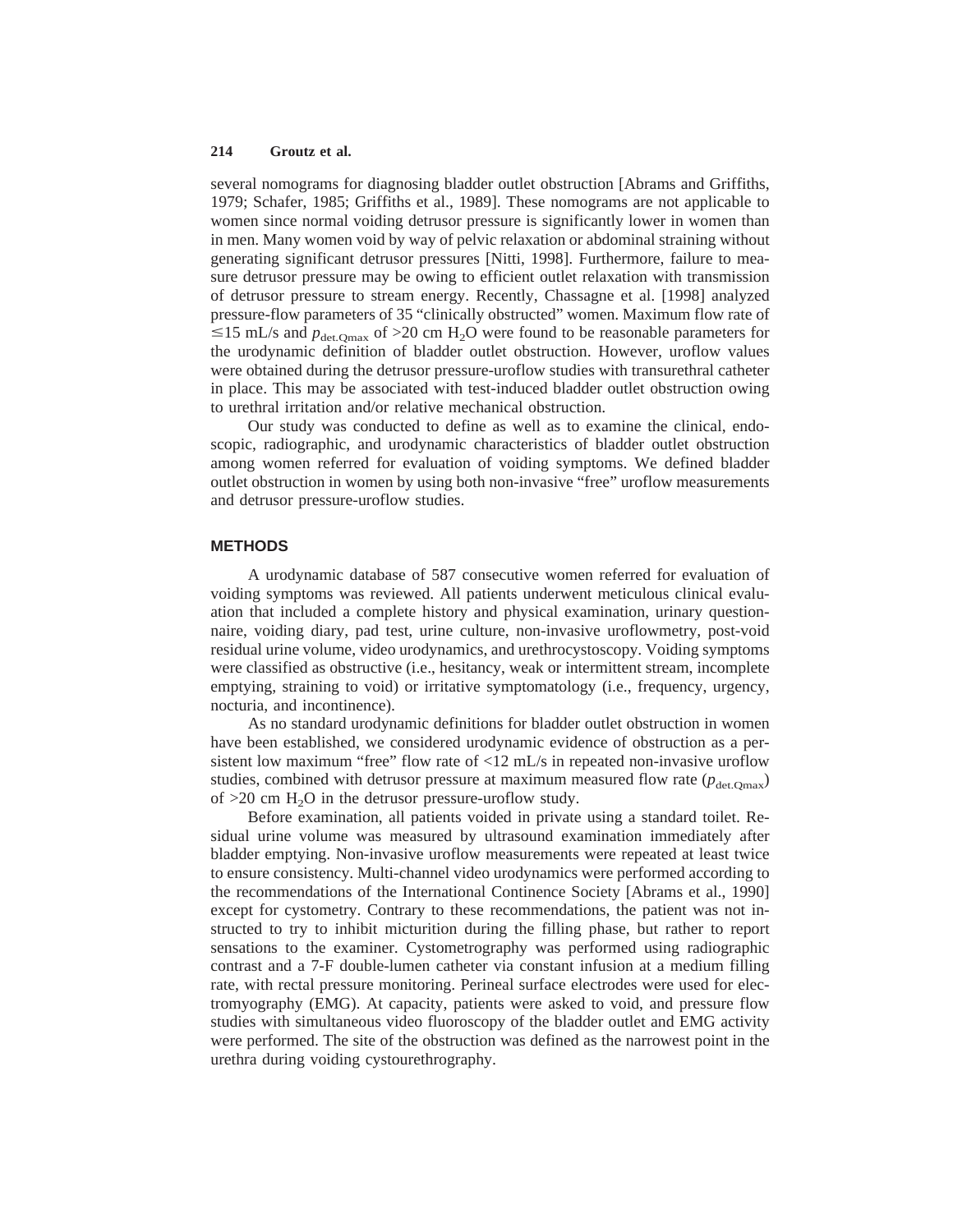| Etiology                                | Urodynamically obstructed women |     |
|-----------------------------------------|---------------------------------|-----|
|                                         | No.                             | %   |
| Previous anti-incontinence surgery      | 10                              | 26  |
| Severe genital prolapse                 |                                 | 24  |
| Urethral stricture or narrowing         |                                 | 13  |
| Primary bladder neck obstruction        |                                 | 8   |
| Learned voiding dysfunction             |                                 |     |
| Detrusor-external sphincter dyssynergia |                                 |     |
| Urethral diverticulum                   |                                 | 3   |
| Idiopathic                              | 6                               | 16  |
| Total                                   | 38                              | 100 |

**TABLE I. Etiologies of Bladder Outlet Obstruction Among the Urodynamically Obstructed Women**

At urethrocystoscopy, urethral obstruction was inferred by one of the following: 1) visible signs of a narrowed urethra, analogous to urethral stricture in men; 2) the urethra felt narrow because it "gripped" the cystoscope; or 3) the bladder neck and proximal urethra appeared to be compressed from without, analogous to benign prostatic hyperplasia in men.

Results were analyzed statistically by Student's *t*-test and  $\chi^2$  test. Values of *P* < 0.05 were considered significant. Data are presented as mean  $\pm$  SD or percentage according to the variables.

#### **RESULTS**

## **Incidence and Patient Characteristics**

Five hundred and eighty-seven consecutive women were studied. Thirty-eight women (6.5% of the study population) met our criteria of bladder outlet obstruction. The mean age of the patients was  $63.9 \pm 17.5$  years. Twenty-nine (76%) patients, 11 (38%) of whom were using hormone replacement therapy, were post-menopausal.

The etiologies of bladder outlet obstruction are presented in Table 1. Previous anti-incontinence surgery and severe genital prolapse were the most common etiologies, accounting for half of the cases. Other, less common, etiologies included urethral stricture or narrowing (13%), primary bladder neck obstruction (8%), learned voiding dysfunction (5%), and detrusor external sphincter dyssynergia (5%). Learned voiding dysfunction was suggested by a characteristic clinical history and intermittent "free" uroflow pattern and by the absence of any detectable neurological abnormality or anatomic urethral obsruction. A definitive diagnosis was made by the demonstration of typical external urethral sphincter contractions during micturition by EMG or fluoroscopy. Sixteen percent of the patients had no evidence of any anatomic, neurologic, or functional abnormality and were therefore defined as idiopathic bladder outlet obstruction.

## **Symptoms**

Symptomatology was defined as mixed obstructive and irritative in 24 women, irritative only in 11, and isolated obstructive in three others (63, 29, and 8% of the urodynamically obstructed women, respectively). The most common symptom among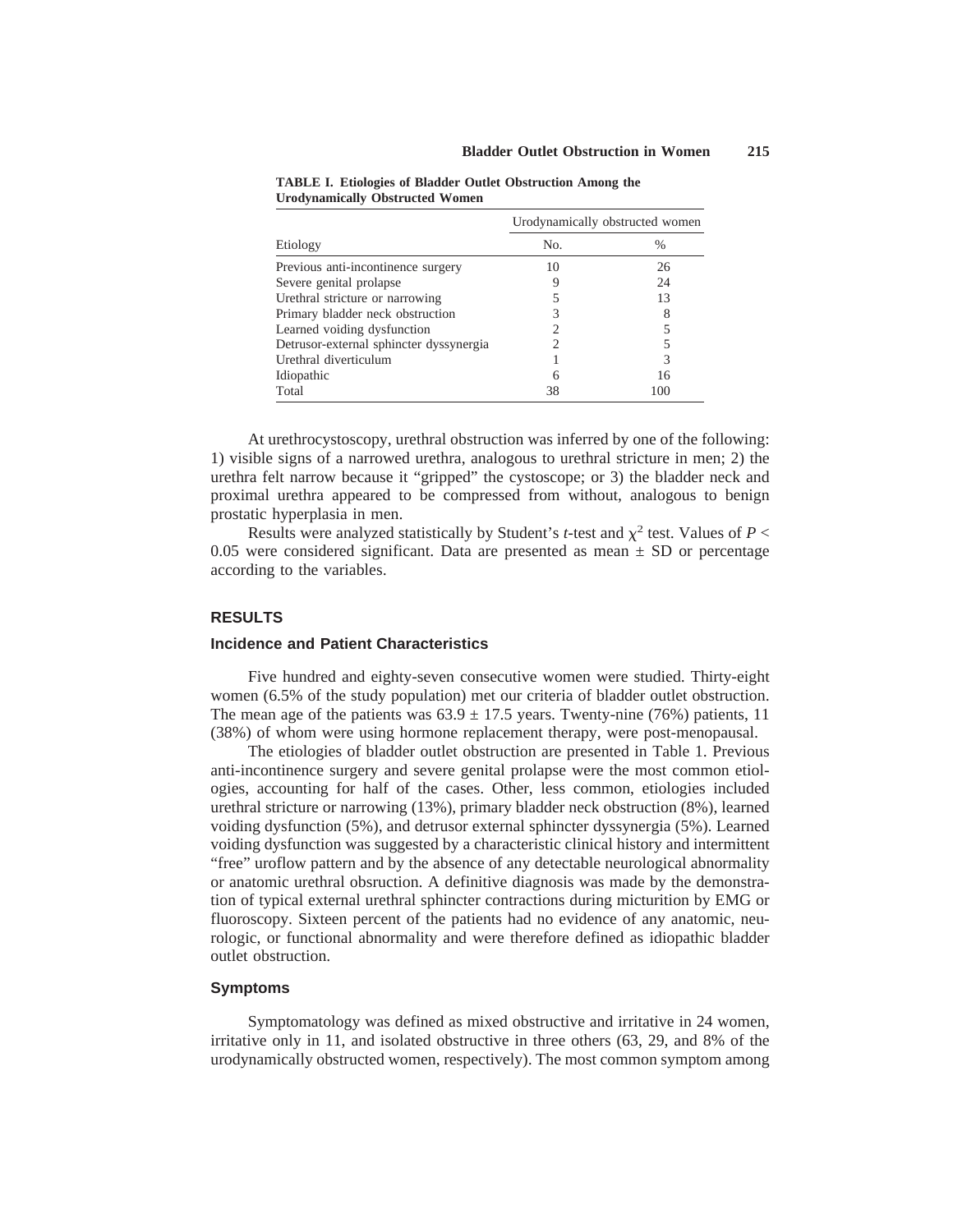women with obstructive symptomatology was a weak stream, followed by the feeling of incomplete emptying and straining to void.

#### **Uroflowmetry**

To avoid "test-induced dysfunctional voiding," the non-invasive uroflow study was repeated at least twice to ensure consistency. Only the best "free" flow pattern was analyzed. The mean maximum flow rate, voided volume, and residual urinary volume were  $9.4 \pm 3.9$  mL/s,  $144.9 \pm 72.7$  mL, and  $86.1 \pm 98.8$  mL, respectively.

## **Urodynamic Findings**

#### *Cystometry*

Thirteen women (34% of the urodynamically obstructed women) had detrusor instability, three (8%) had sphincteric incontinence, and two others (5%) had mixed urinary incontinence. Mean bladder capacity was  $375.0 \pm 143.2$  mL.

#### *Detrusor Pressure–Uroflow Studies*

The mean  $p_{\text{det.Omax}}$  was 37.2  $\pm$  19.2 cm H<sub>2</sub>O, whereas the maximum detrusor pressure during voiding was  $47.3 \pm 21.7$  cm H<sub>2</sub>O.

Further analysis was carried out to compare uroflow parameters in non-invasive uroflowmetry versus pressure-flow studies with a urethral catheter in place. Maximum flow rates and residual urinary volumes were found to be significantly different in non-invasive uroflowmetry compared with pressure-flow studies  $(9.4 \pm 3.9 \text{ vs. } 5.6$  $\pm$  4.2 mL/s,  $P = 0.0001$ ; and 86.1  $\pm$  98.8 vs. 208.8  $\pm$  143.7 mL,  $P = 0.00004$ , respectively), although the mean voided volumes in both techniques were similar  $(144.9 \pm 72.7 \text{ vs. } 153.3 \pm 136.3 \text{ mL}, \text{ respectively}).$ 

Definitive radiographic evidence of bladder outlet obstruction was found in only 13 patients (32% of the urodynamically obstructed women). In the remainder, imaging technique was insufficient to visualize adequately the urethra because technical problems were related to the air–soft-tissue interface, which occurs in the sitting position. Typical video urodynamic findings of bladder outlet obstruction are presented in Fig. 1.

# **Endoscopic Findings**

All patients underwent diagnostic urethrocystoscopy. Two patients were found to have benign-appearing papillary lesions at the vesical neck. These were believed to be clinically insignificant and were not biopsied. One woman had a small papillary transitional cell carcinoma of the bladder that was resected. The bladder was moderate to severely trabeculated in one third of the patients.

Anatomic evidence of bladder outlet obstruction was found in 17 patients (45% of the urodynamically obstructed women): severe urogenital prolapse in nine, distal urethral stricture in two, mid urethral stricture in one, and proximal urethral stricture in one; in three others, the entire urethra was narrowed and one patient had bladder neck fibrosis. Two of the patients with urethral stricture had previous antiincontinence surgery, and one other patient had previous urogenital trauma.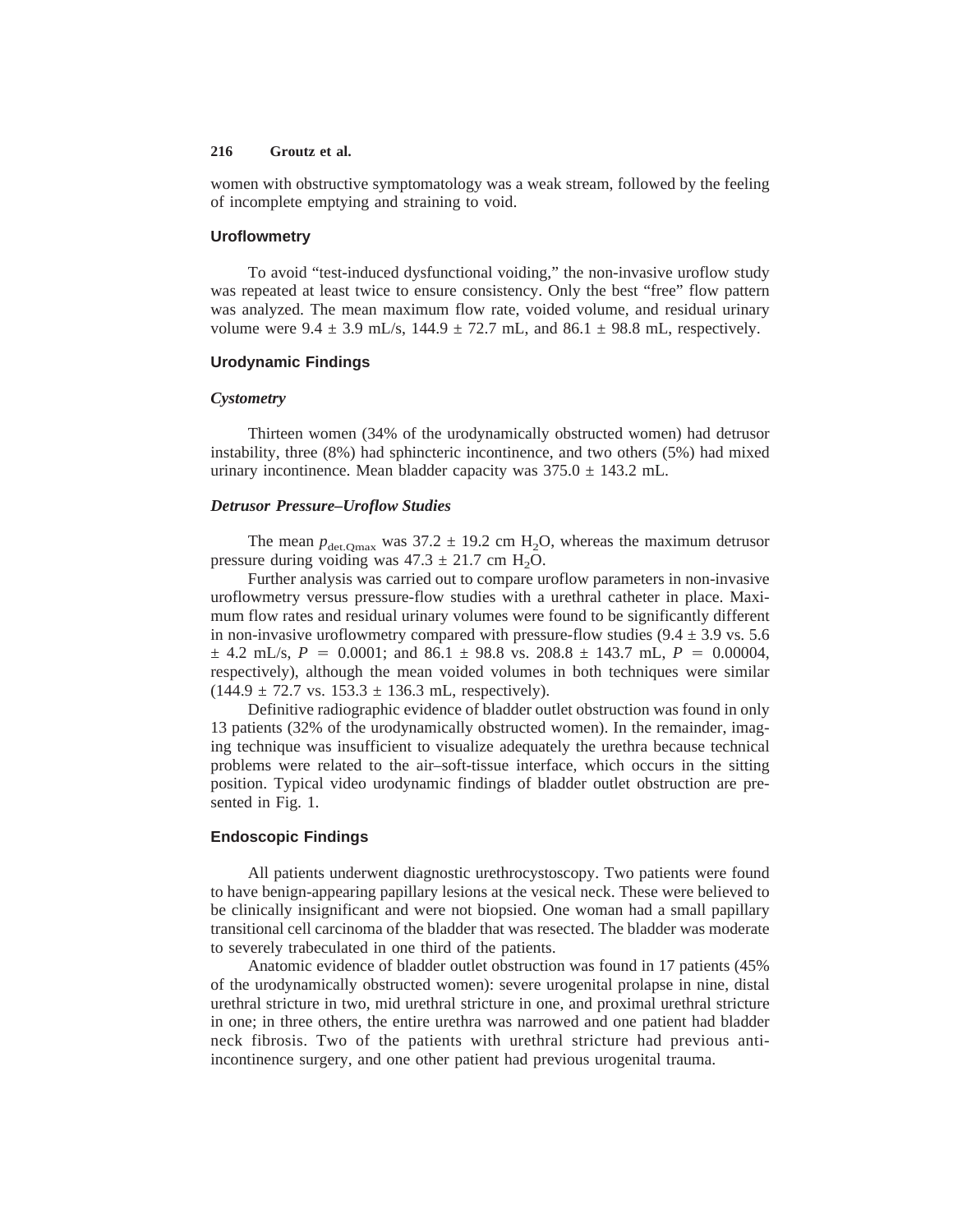

**Bladder Outlet Obstruction in Women 217**

Fig. 1. **A:** Distal urethral stricture: urodynamic findings. **B:** Distal urethral stricture: fluoroscopy.

# **DISCUSSION**

The prevalence of bladder outlet obstruction among women remains unknown. Bladder outlet obstruction was urodynamically diagnosed in 6.5% of our patients. This series is based on an application of a newly developed database of consecutive women and does not represent our entire experience. In fact, many of the most severe cases of bladder outlet obstruction were detected previously.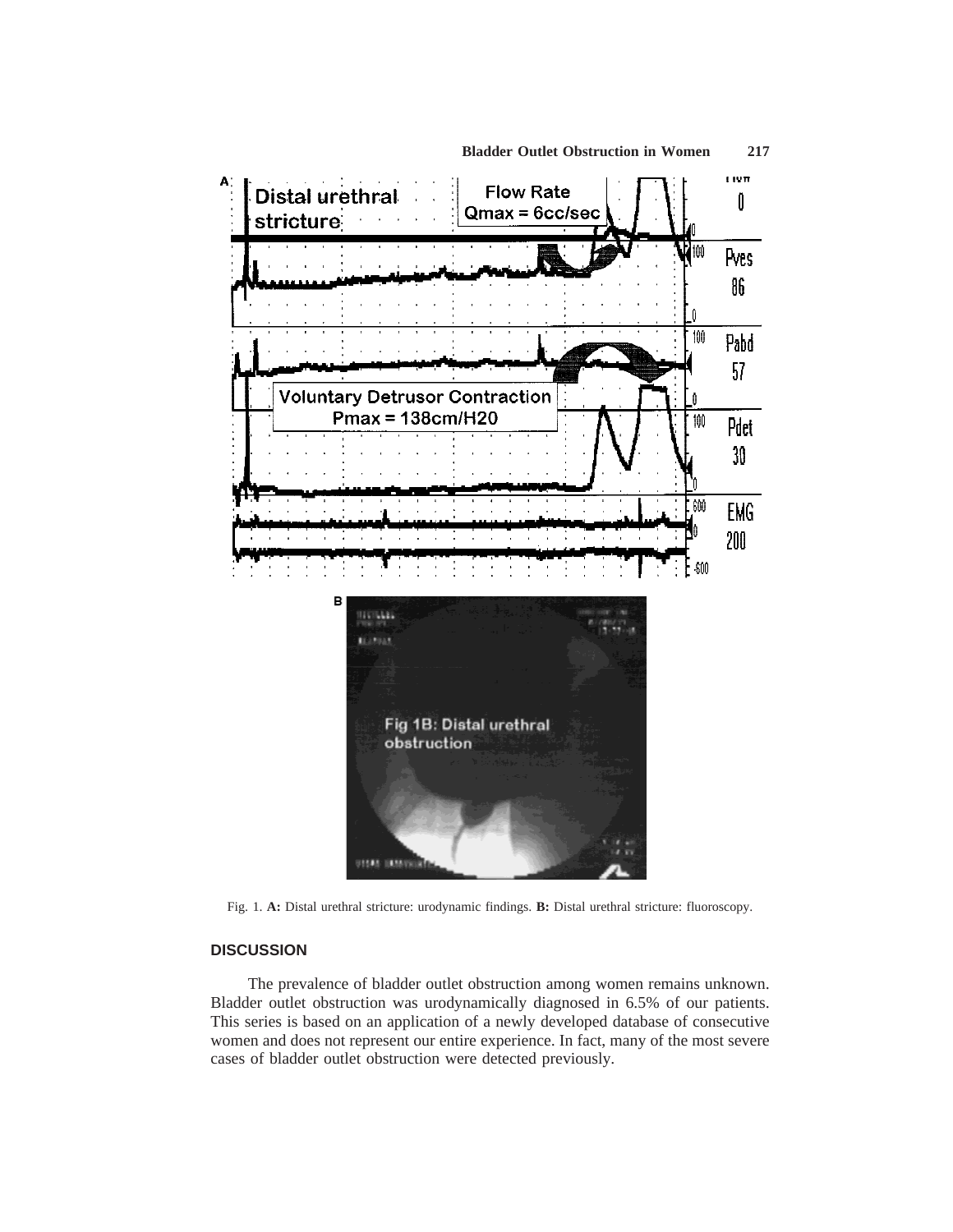Previous retrospective reviews reported 2.7 to 8% prevalence rate of bladder outlet obstruction among women referred for evaluation of voiding symptoms [Rees et al., 1976; Farrar et al., 1979; Massey and Abrams, 1988]. The wide variation in reported prevalence rates may be owing to several factors. The most likely reason for this difference is the lack of standard definitions for the diagnosis of bladder outlet obstruction in women. Farrar et al. [1976] defined bladder outlet obstruction as  $Q_{\text{max}}$  $\langle$ 15 mL/s with a voided volume of  $\geq$ 200 mL. In a small series of women with bladder neck obstruction, Diokno et al. [1984] proposed two urodynamic parameters, i.e., detrusor voiding pressure and peak flow rate, to diagnose obstruction. Similarly, Axelrod and Blaivas [1987] defined bladder neck obstruction as the presence of a sustained detrusor contraction of at least 20 cm  $H_2O$ , a  $Q_{max}$  of <12 mL/s, and radiographic evidence of obstruction at the bladder neck. Massey and Abrams [1988] proposed that two or more of the following parameters are required for diagnosis:  $Q_{\text{max}}$  <12 mL/s,  $p_{\text{det}.Q_{\text{max}}}$  >50 cm H<sub>2</sub>O, urethral resistance >0.2, and "significant" residual urine in the presence of a raised  $p_{\text{det,Qmax}}$  or urethral resistance. In their retrospective series of 5,948 women, the incidence of bladder outlet obstruction was found to be 2.74%.

The availability and increased use of various treatment modalities, as well as new imaging techniques, have recently revived the clinical awareness and interest in female bladder outlet obstruction. Most recently, two studies endeavored to address this problem. Chassagne et al. [1998] prospectively studied 35 "clinically obstructed" and 124 control patients. Pressure-flow plot and receiver operator characteristic curves were constructed to determine optimal cut-off values for  $Q_{\text{max}}$  and  $p_{\text{det.Omax}}$ . When both parameters were used simultaneously, the best cut-off values to predict bladder outlet obstruction were  $Q_{\text{max}}$  <15 mL/s and  $p_{\text{det,Qmax}}$  >20 cm H<sub>2</sub>O (sensitivity, 74.3%; specificity, 91.1%). No information was provided regarding the clinical criteria used to select the "clinically obstructed" patients. Furthermore,  $Q_{\text{max}}$  values were obtained during the pressure-flow studies with a transurethral catheter in place. Although a two "fill-and-void" technique was used, and the highest  $Q_{\text{max}}$  and lowest  $p_{\text{det.Omax}}$  values were selected, the use of transurethral catheter may be associated with test-induced urethral irritation and/or relative bladder outlet obstruction. We therefore decided to define bladder outlet obstruction in our study by using both non-invasive "free" uroflow measurements and detrusor pressure–uroflow studies.

Nitti et al. [1999] proposed video urodynamic criteria for diagnosing bladder outlet obstruction in women. Obstruction was defined as radiographic evidence of obstruction between the bladder neck and distal urethra in the presence of a sustained detrusor contraction of any magnitude. Strict pressure-flow criteria were not used. Twenty-three percent of their patients met the radiographic criteria for bladder outlet obstruction. Obstructed cases had significantly higher voiding pressures, lower flow rates, and higher post-void residual than unobstructed cases. However, in 11.8% of the patients,  $Q_{\text{max}}$  was >15 mL/s and in 10.5% of the patients  $p_{\text{det.Omax}}$  was <20 cm H2O. The authors concluded that pressure-flow studies alone may fail to diagnose obstruction, whereas the use of video urodynamic criteria facilitates diagnosis of obstruction even when it is not clinically suspected.

We believe that differentiation should be made between screening for and diagnosis of bladder outlet obstruction in women. Screening studies should be simple and cost-effective. History-taking is generally considered as a screening tool. Unfortunately, when dealing with bladder outlet obstruction, the value of history-taking is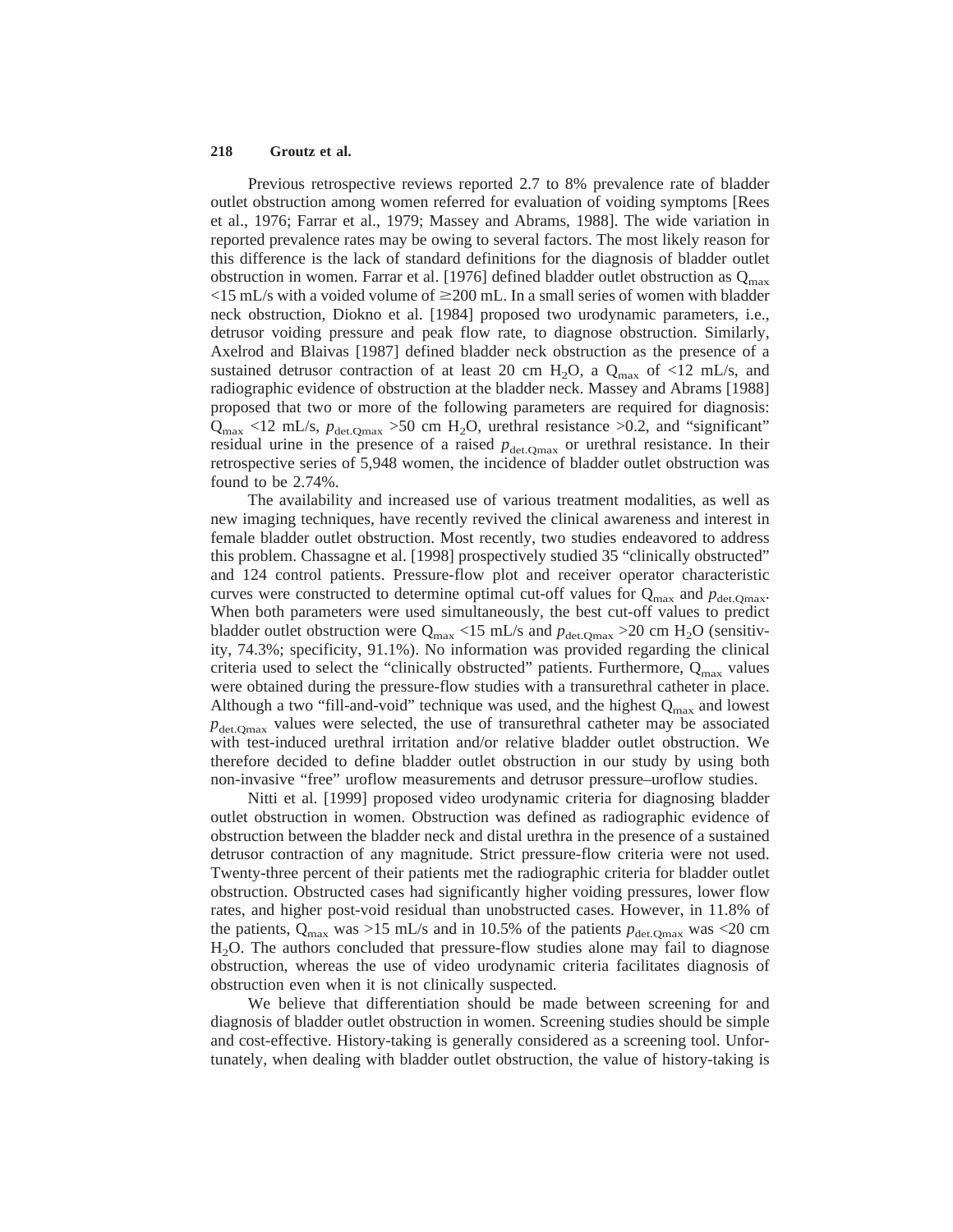## **Bladder Outlet Obstruction in Women 219**

limited. Only three of our obstructed patients (7.8%) had isolated obstructive symptoms. About one third had irritative symptoms, and all the others had a mixed obstructive and irritative symptomatology. Similarly, several previous studies showed that lower urinary tract symptoms in women are non-specific, and urodynamic assessment is essential in screening and diagnosing voiding difficulties [Farrar et al., 1979; Stanton et al., 1983; Dwyer and Desmedt, 1994]. Non-invasive uroflowmetry is widely used as a screening tool in male voiding disorders. However, measuring of flow in a urodynamic laboratory has it limitations. We endeavored to minimize these by providing our patients with complete personal privacy during voiding and by repeating the test in the patients with abnormal results. Only two abnormal results were considered as objective evidence suggesting voiding difficulty. Furthermore, we considered a maximum "free" flow rate of  $\langle 12 \text{ mL/s}$  to be abnormal, whereas previous studies usually used cut-off points of 15 to 20 mL/s [Farrar et al., 1979; Fantl, 1983; Dwyer and Desmedt, 1994; Clarke, 1997]. These measures facilitated minimization of artifacts associated with the testing environment. However, uroflow, without synchronous measurement of detrusor pressure during voiding, cannot distinguish between bladder outlet obstruction, impaired detrusor contractility, and normal. We therefore analyzed the pressure-flow parameters to distinguish between bladder outlet obstruction, i.e., low flow and a high detrusor pressure, and an underactive detrusor, i.e., a detrusor contractility of inadequate magnitude and/or duration to effect complete bladder emptying.

The site of the obstruction was localized by video urodynamics and urethrocystoscopy. In our study, radiographic evidence of bladder outlet obstruction was found in only one third of our urodynamically obstructed women. In the remainder, the imaging technique was insufficient to visualize adequately the urethra because of the technical problems related to the air–soft-tissue interface, which occurs in the sitting position.

Urethrocystoscopy may be used as an alternative diagnostic tool to identify the site of the obstruction as well as to exclude intra-urethral and intra-vesical pathologies. It is easy to perform and usually well tolerated by women. Endoscopic evidence of bladder outlet obstruction was found in 45% of our urodynamically obstructed women.

Clearly, as was previously claimed [Nitti et al., 1999], urodynamic definitions of bladder outlet obstruction will fail to diagnose patients with "normal" pressureflow parameters, despite the existence of a relative obstruction. These patients may indeed be diagnosed by using simultaneous fluoroscopic imaging of the bladder outlet during voiding. However, the clinical significance of the abnormal radiographic findings in these patients remains unclear.

In conclusion, bladder outlet obstruction in women appears to be more common than was previously recognized, occurring in 6.5% of our patients. Micturition symptoms relevant to bladder outlet obstruction are non-specific, and a full urodynamic evaluation is essential in making the correct diagnosis and formulating a treatment plan. Further research is needed to determine the optimal diagnostic modalities and to establish standard definitions of this voiding disorder.

#### **REFERENCES**

Abrams PH, Griffiths DJ. 1979. The assessment of prostatic obstruction from urodynamic measurements and from residual urine. Br J Urol 51:129–34.